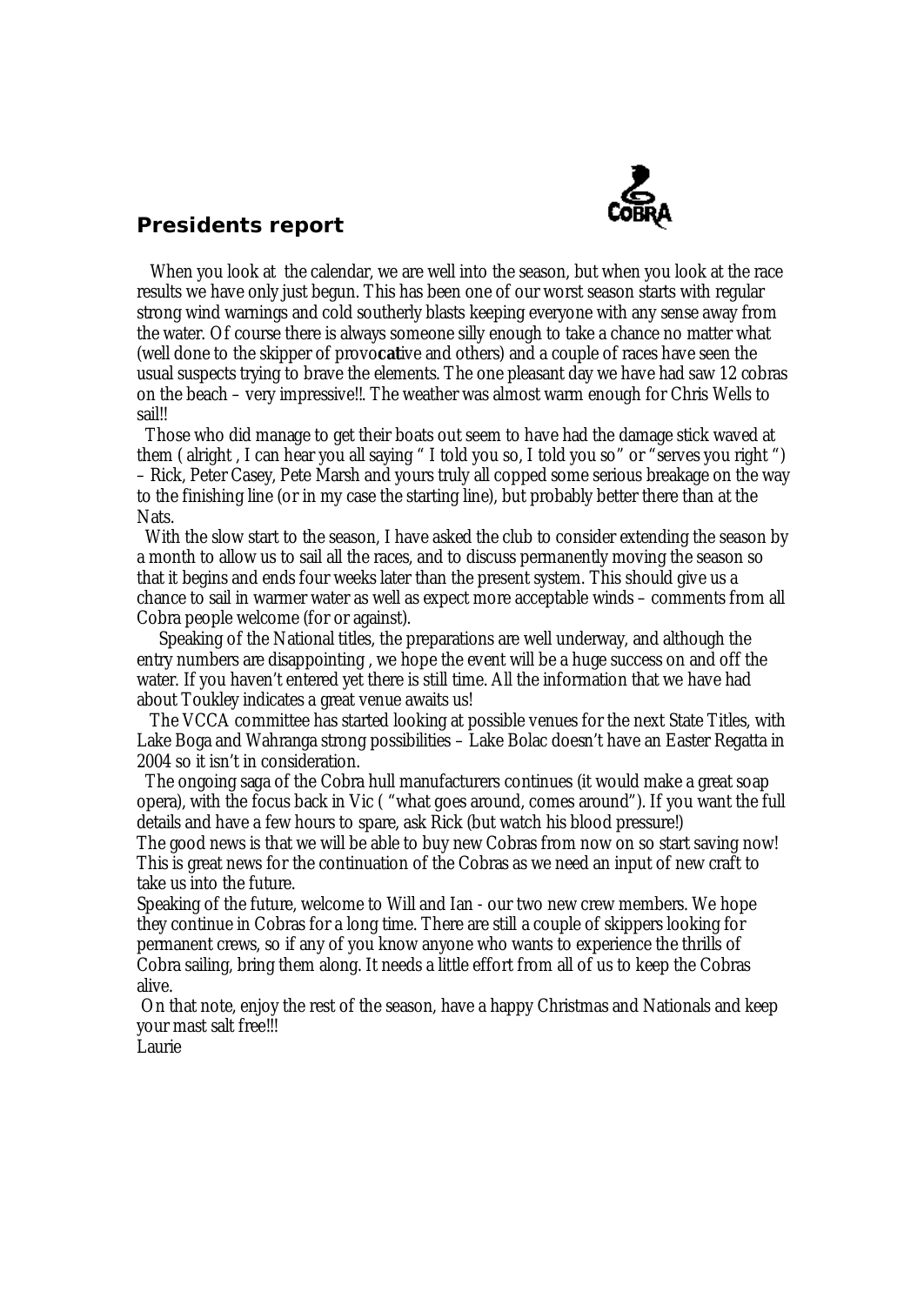## **Ceremony for Renaming Your Boat**

By Capt. Pat

Everyone knows that renaming your boat will bring nothing but bad luck and make your boating experience something that you will want to forget.

But what happens when, after months of searching, you find your dreamboat with a name that you just cannot live with?

Renaming a boat is, of course, not something to be done lightly. Since the beginning of time, sailors have sworn that there are unlucky ships and the unluckiest ships of all are those who have defied the gods and changed their names.

So, is there a way to change a name and not incur the wrath of those deities that rule the elements? Yes, Virginia, there is.

According to legend, each and every vessel is recorded by name in the Ledger of the Deep and is known personally to Poseidon, or Neptune, the god of the sea. It is logical therefore, if we wish to change the name of our boat, the first thing we must do is to purge its name from the Ledger of the Deep and from Poseidon's memory.

This is an involved process beginning with the removal or obliteration of every trace of the boat's current identity. This is essential and must be done thoroughly.

I once went through the ceremony after the owner had assured me that every reference to his boat's old name had been purged from her. A couple of weeks later, he discovered he had missed a faded name on her floating key chain. I advised him to start over, perhaps with a little extra libation for the ruler of the sea.

Unfortunately, he declined. Since then, his boat has been struck by lightning, had its engine ruined by the ingress of the sea, been damaged by collision and finally sunk! It pays to be thorough.

In purging your boat, it is acceptable to use White-Out or some similar obliterating fluid to expunge the boat's name from log books, engine and maintenance records etc., but it is much easier to simply remove the offending document from the boat and start afresh.

Don't forget the life rings and especially the transom and forward name boards. Do not under any circumstances carry aboard any item bearing your boat's new name until the purging and renaming ceremonies have been completed!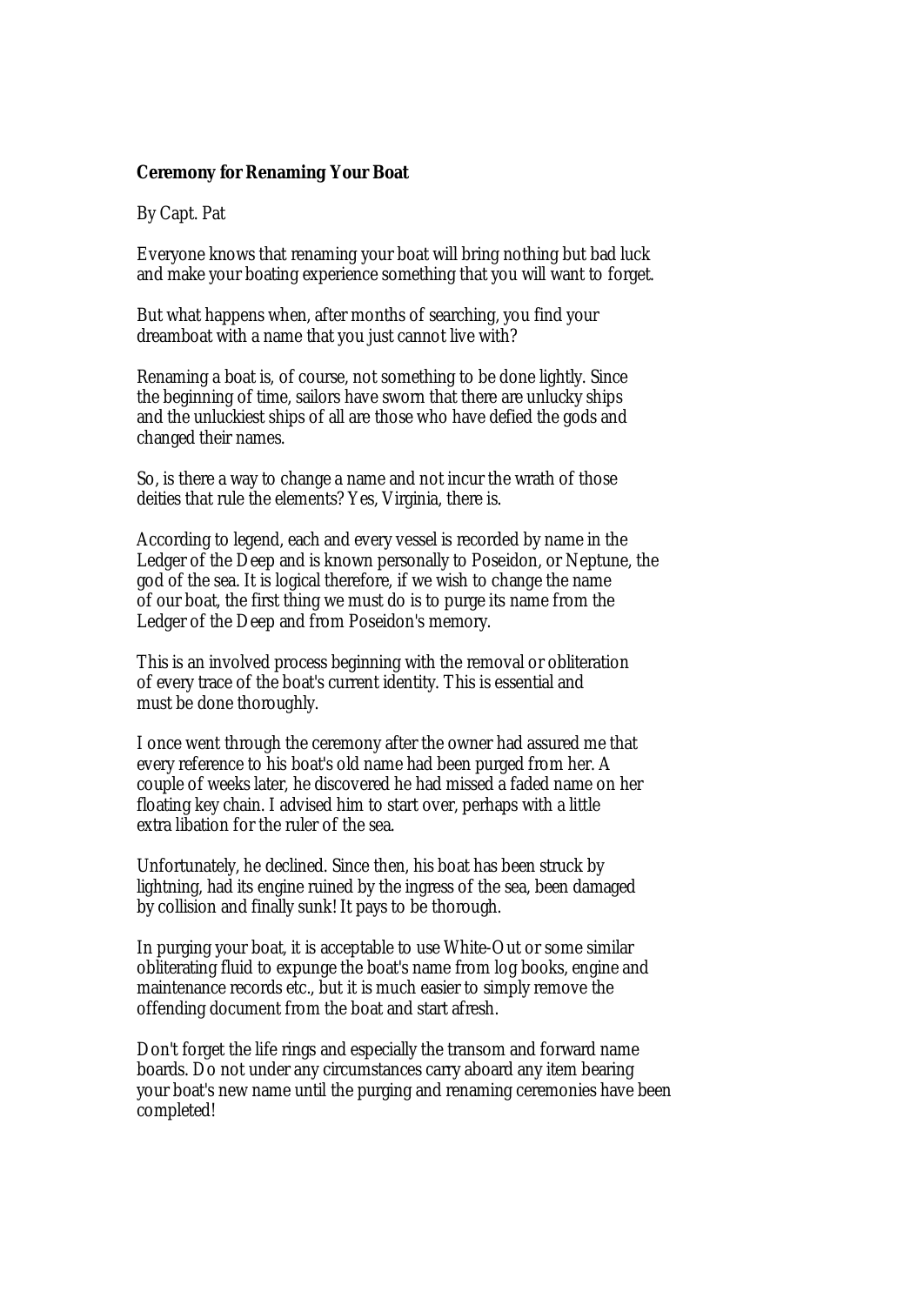Once you are certain every reference to her old name has been removed from her, all that is left to do is to prepare a metal tag with the old name written on it in water-soluble ink.

You will also need a bottle of reasonably good Champagne. Plain old sparkling wine won't cut it. Since this is an auspicious occasion, it is a good time to invite your friends to witness and to party.

Begin by invoking the name of the ruler of the deep as follows: Oh mighty and great ruler of the seas and oceans, to whom all ships and we who venture upon your vast domain are required to pay homage, implore you in your graciousness to expunge for all time from your records and recollection the name (here insert the old name of your vessel) which has ceased to be an entity in your kingdom.

As proof thereof, we submit this ingot bearing her name to be corrupted through your powers and forever be purged from the sea. (At this point, the prepared metal tag is dropped from the bow of the boat into the sea.)

In grateful acknowledgment of your munificence and dispensation, we offer these libations to your majesty and your court. (Pour at least half of the bottle of Champagne into the sea from East to West. The remainder may be passed among your guests.)

It is usual for the renaming ceremony to be conducted immediately following the purging ceremony, although it may be done at any time after the purging ceremony. For this portion of the proceedings, you will need more Champagne, Much more because you have a few more gods to appease.

Begin the renaming by again calling Poseidon as follows: Oh mighty and great ruler of the seas and oceans, to whom all ships and we who venture upon your vast domain are required to pay homage, implore you in your graciousness to take unto your records and recollection this worthy vessel hereafter and for all time known as (Here insert the new name you have chosen), guarding her with your mighty arm and trident and ensuring her of safe and rapid passage throughout her journeys within your realm.

In appreciation of your munificence, dispensation and in honor of your greatness, we offer these libations to your majesty and your court. (At this point, one bottle of Champagne, less one glass for the master and one glass for the mate are poured into the sea from West to East.)

The next step in the renaming ceremony is to appease the gods of the winds. This will assure you of fair winds and smooth seas. Because the four winds are brothers, it is permissible to invoke them all at the same time, however, during the ceremony; you must address each by name.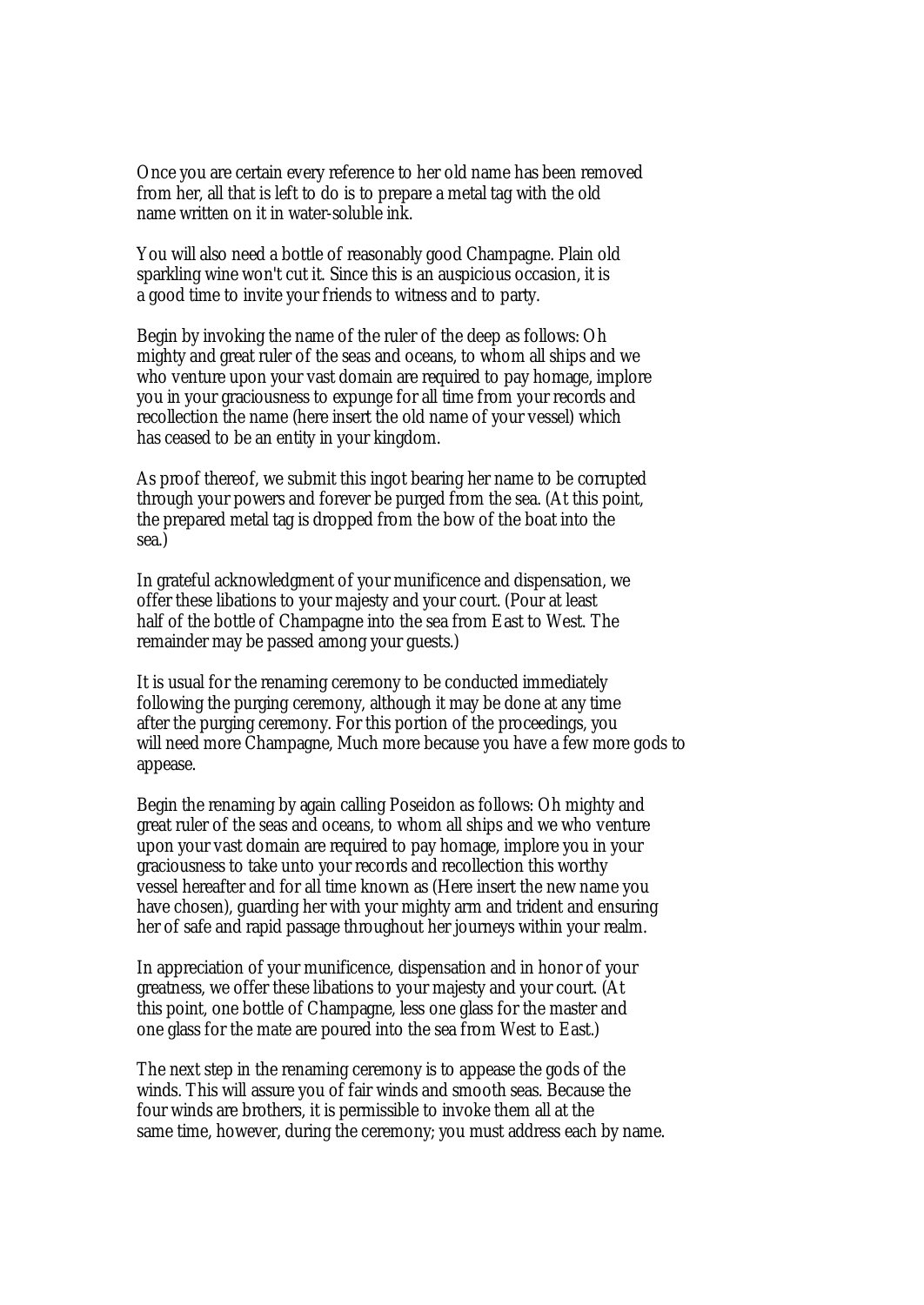Begin in this manner: Oh mighty rulers of the winds, through whose power our frail vessels traverse the wild and faceless deep, we implore you to grant this worthy vessel (Insert your boat's new name) the benefits and pleasures of your bounty, ensuring us of your gentle ministration according to our needs.

(Facing north, pour a generous libation of Champagne into a Champagne flute and fling to the North as you intone:) Great Boreas, exalted ruler of the North Wind, grant us permission to use your mighty powers in the pursuit of our lawful endeavors, ever sparing us the overwhelming scourge of your frigid breath.

(Facing west, pour the same amount of Champagne and fling to the West while intoning:) Great Zephyrus, exalted ruler of the West Wind, grant us permission to use your mighty powers in the pursuit of our lawful endeavors, ever sparing us the overwhelming scourge of your wild breath.

(Facing east, repeat and fling to the East.) Great Eurus, exalted ruler of the East Wind, grant us permission to use your mighty powers in the pursuit of our lawful endeavors, ever sparing us the overwhelming scourge of your mighty breath.

(Facing south, repeat, flinging to the South.) Great Notus, exalted ruler of the South Wind, grant us permission to use your mighty powers in the pursuit of our lawful endeavors, ever sparing us the overwhelming scourge of your scalding breath.

Of course, any champagne remaining will be the beginnings of a suitable celebration in honor of the occasion. Once the ceremony has been completed, you may bring aboard any and all items bearing the new name of your vessel.

If you must schedule the painting of the new name on the transom before the ceremony, be sure the name is not revealed before the ceremony is finished. It may be covered with bunting or some other suitable material.

FROM THE EDITOR………….

This computer business is still beyond me so layout and presentation is still totally lacking. Content is up to you guys and as you have seen Laurie has been busy and Stan has shared some of his most carefully guarded secrets. Rick sent me 103 of his favorite sailing stories but my hard drive only has 15 zillion gigabytes so it crashed. Maybe next issue.